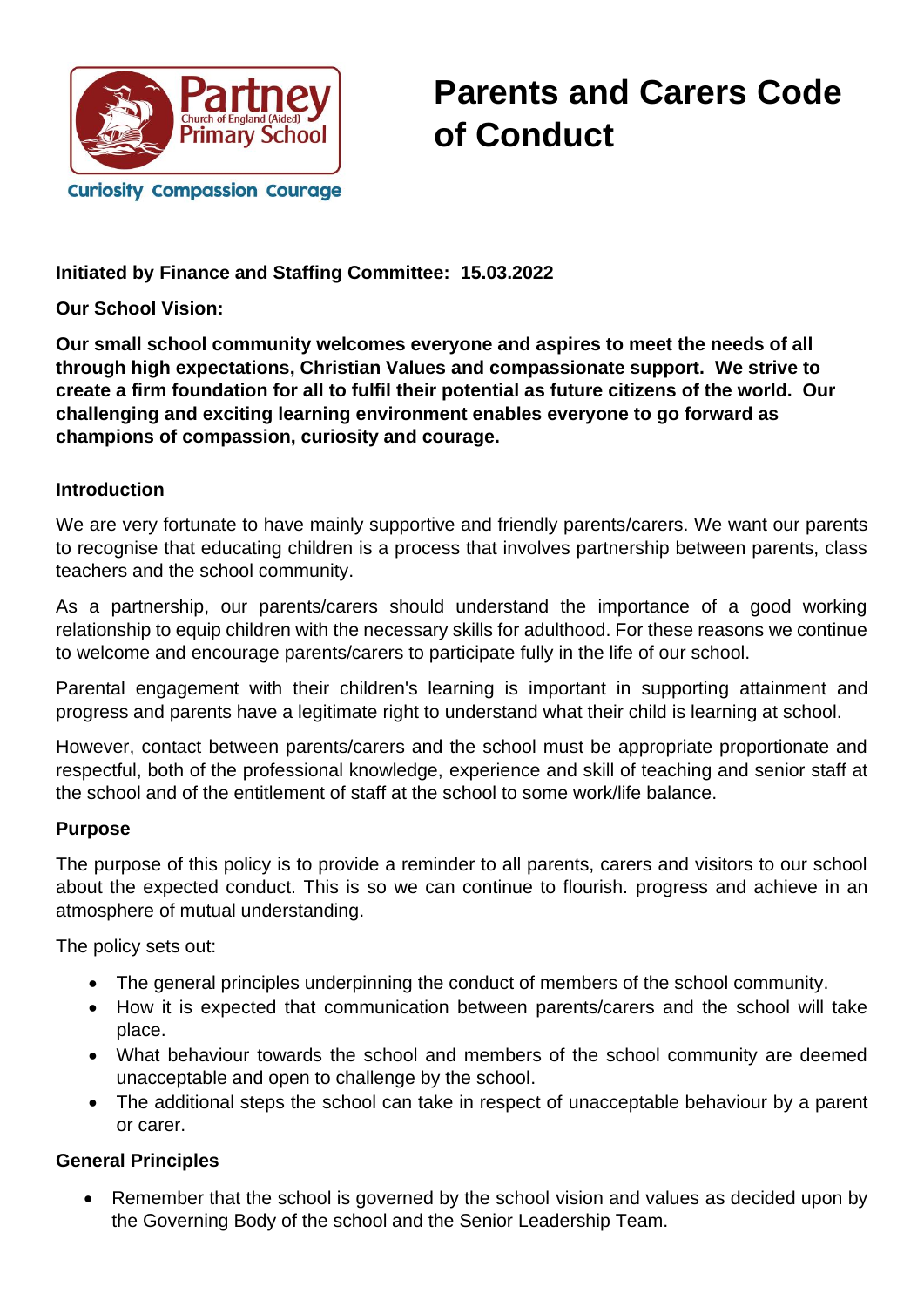

- Respect the values of our school:
- Understand that both teachers and parents need to work together for the benefit of their children;
- Demonstrate that all members of the school community should be treated with respect and compassion and therefore set a good example in their own speech and behaviour;

#### **Communication**

There are many reasons you might want to communicate with the school or a member of staff at the school. This could be simply phoning in to report a child's absence or just informing the member of staff, when you drop your child off, that they have forgotten their PE kit or have been complaining of feeling a little unwell. These short conversations to impart information are entirely necessary.

However, the school would encourage you to remember:

- How busy members of staff are during the school day, particularly first thing in the morning and where you need to speak with a member of staff make an appointment to do so at a time when they can give you their full attention.
- Approach the school to help resolve any issues of concern by making an appointment to meet with the class teacher in the first instance or with the teacher's line manager which in our school is the head teacher.
- If the matter is still not resolved follow the procedure in the school's Complaints Policy which is available under the heading "policies" on our website.
- If you wish to correspond by email this should be done through the school's central email address at *enquiries@partney.lincs.sch.uk.* This address is monitored regularly during the school day and emails forwarded to the appropriate member of staff or Governor.
- Ensure that all such communications are polite and that you are always mindful of the right of the recipient to be treated with respect.
- When meeting face to face with members of staff to discuss any matters concerning your child's education or wellbeing in school approach the matter calmly and politely as this will also ensure progress can be made to address any issues or concerns. Remember that if you wish to speak with a member of staff it will normally fall to you to make a mutually convenient appointment.

#### **Unacceptable Behaviour/Behaviour we would like to avoid**

• Contacting staff or members of the Governing Body out of school hours using their individual email addresses rather than the school contact email address above. Staff and Governors are entitled to their own personal and family time.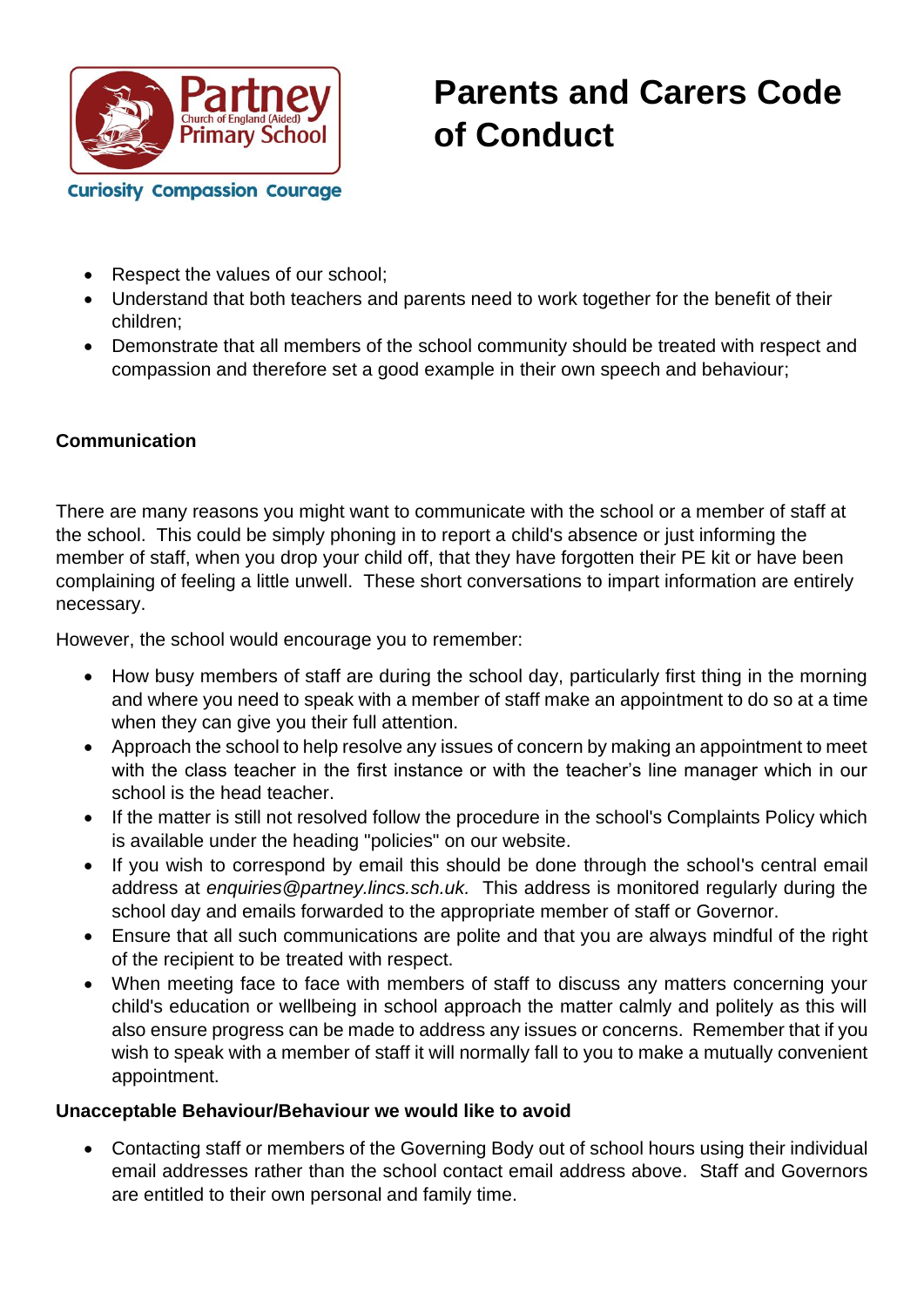

- Do not send any form of correspondence to members of staff or Governors at the school demanding an immediate response or a response within your own time frame as the matter will be addressed, where appropriate, in a time frame deemed appropriate by the recipient.
- Send lengthy, frequent, demanding, or disrespectful emails to staff members as this will seriously undermine their ability to carry out their core role of educating the children in their care.
- When corresponding or speaking with staff in person do not use language that calls in to question their professional abilities or represents any form of personal attack or seek to direct how they carry out their professional roles or run the school. The running of the school is a matter for the Senior Leadership Team and the Governing Body of the school.
- It is unacceptable to record telephone conversations with staff members or to record meetings with staff and/or Governors at the school without making them aware you are doing it and seeking their express permission to capture what could be their personal information and breach their human right to privacy which extends to their workplace.
- Resort to any other form of criticism of the school, its staff or Governing Body or any other matters that relate directly to the school via a medium other than the schools complaints policy and parents and carers are asked to be aware of the school's approach to Social Media as it appears in "Appendix 1".
- When speaking with a staff member or any other member of the school community whether in person, on the telephone or by any other means of communication it is entirely inappropriate to raise your voice, invade their personal space, use language that is disrespectful, rude, offensive, aggressive or threatening.
- Do not shout, swear or cause any form of disruption on school grounds.
- Any threats of violence or use of violence towards anyone on school premises is a criminal offence as is damage to school premises and will be likely to result in the matter being reported to the police.
- Do not smoke or consume alcohol or other drugs on any part of the school premises.
- Do not bring dogs onto the school premises unless already agreed with the school and consent has been given for the presence of the dog to assist its owner on school premises.
- Do not correct your own child's behaviour especially in public where it could otherwise lead to conflict, aggressive behaviour or unsafe behaviour;
- Avoid using staff as threats to reprimand children's behaviour;
- Approaching someone else's child in order to discuss or chastise them because of the actions of this child towards their own child. (Such an approach to a child may be seen to be an assault on that child and may have legal consequences).
- Do not use disruptive behaviour which interferes or threatens to interfere with the operation of a classroom, an employee's office, office area or any other area of the school grounds including team matches;

### **Additional Steps by the school:**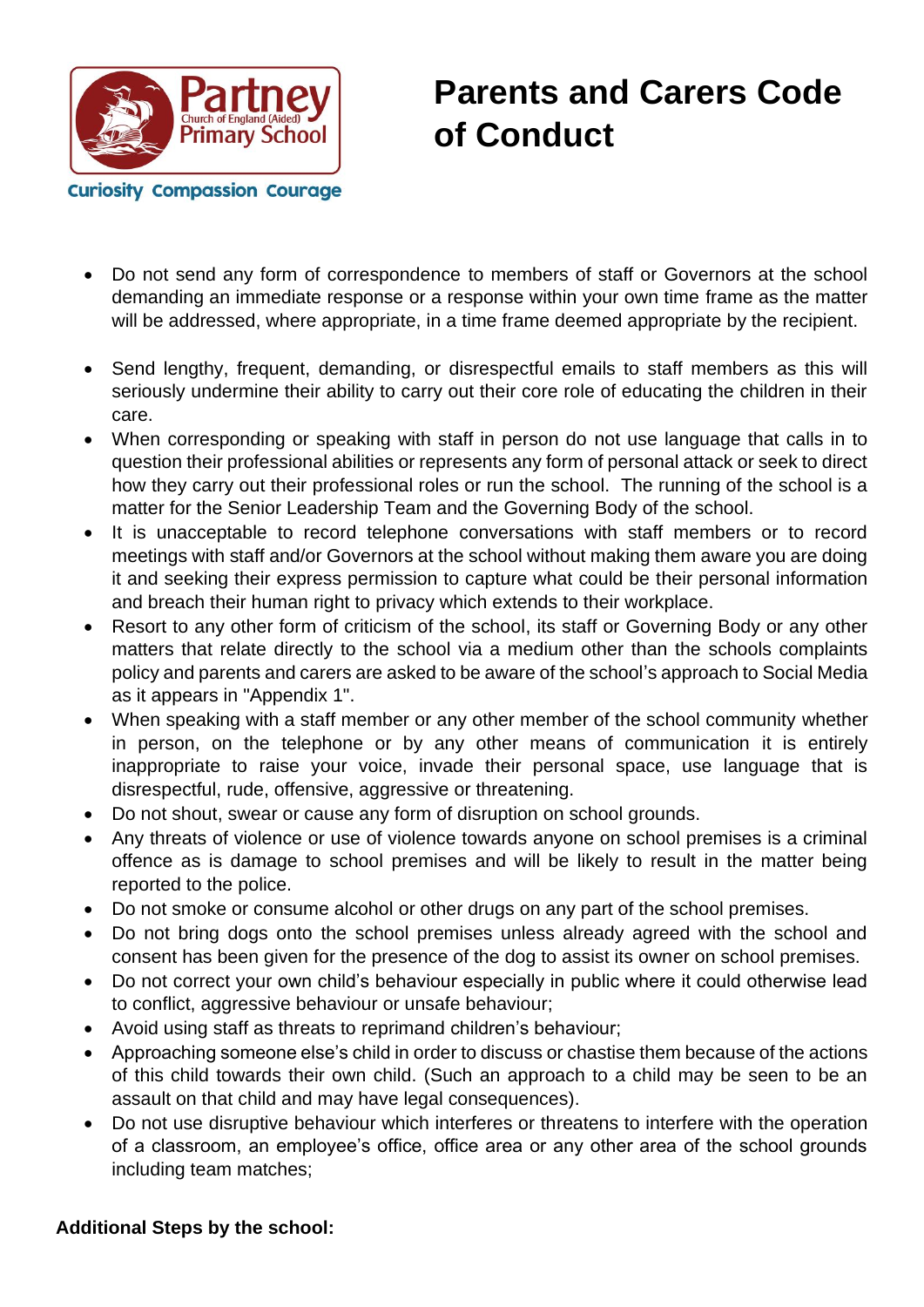

The member of staff or Governor concerned may challenge the behaviour by asking the person concerned to respect their personal space, stop shouting or using inappropriate behaviour or may end an unacceptable phone call or ask you to leave the school.

- The school may correspond in writing with a parent or carer to challenge behaviour that the school is finding unacceptable such as, for example, being rude to a member of staff or sending to many emails making demands of the school.
- If the school decide the matter requires a more formal approach the school may instruct its legal advisers to write to the parent or carer warning them about their behaviour and/or putting in place a communications strategy to restrict their means of corresponding with the school and/or banning them from school premises if felt to be appropriate.
- Clearly in serious instances where the peace is breached or the criminal law broken the school will also involve the police.

Please note that school premises are not public places but private premises and you have an implied right to enter the school as a parent or carer of a child at the school but it is open to the school to remove that right of entry at any time it deems this to be necessary.

We trust that parents and carers will assist our school with the implementation of this policy and we thank you for your continuing support of the school.

Note: *Could parents please ensure they make all persons responsible for collecting their children aware of this policy.*